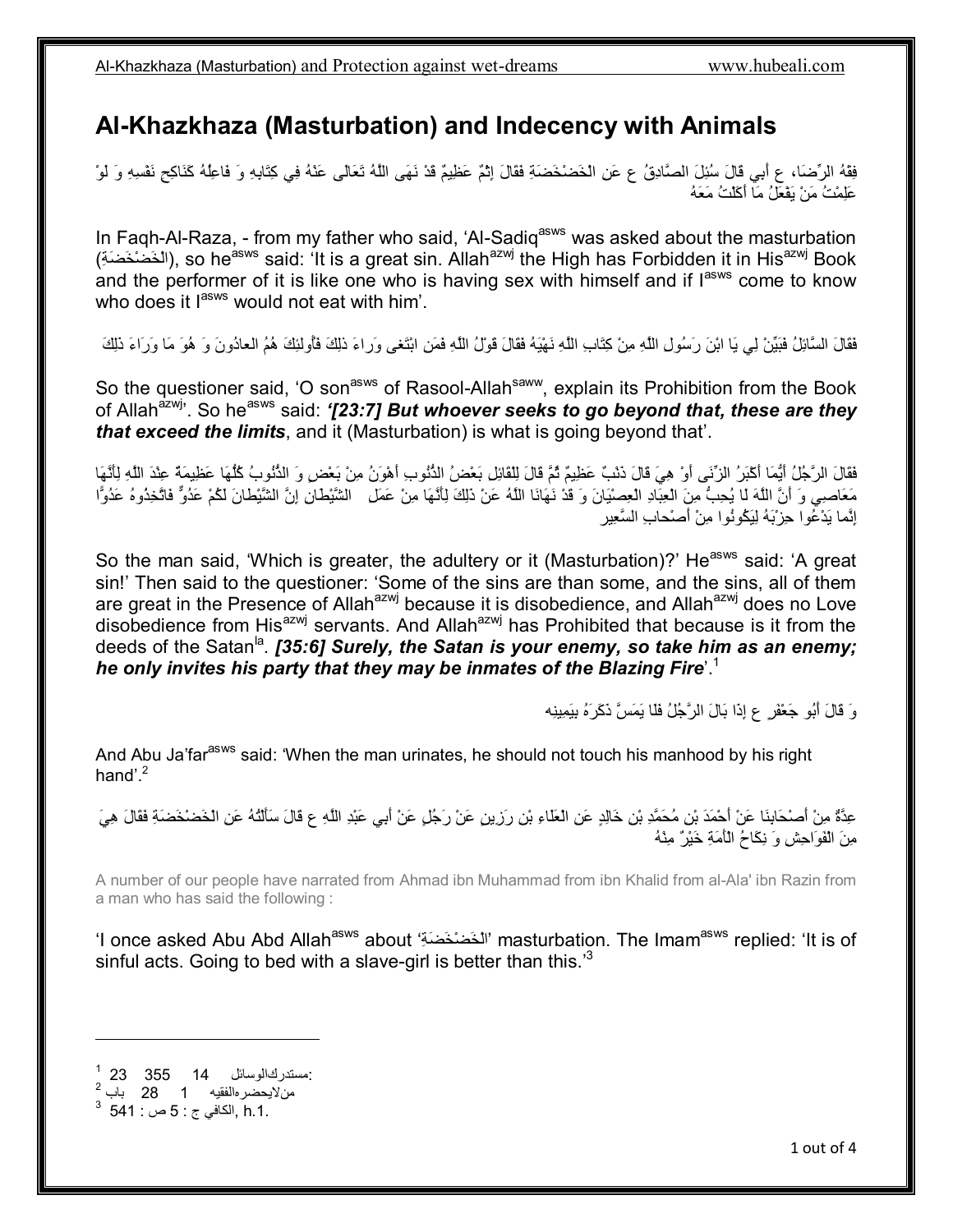Al-Khazkhaza (Masturbation) and Protection against wet-dreams www.hubeali.com

أَحْمَدُ بْنُ مُحَمَّدٍ عَنْ أَبِي یَحْیَى الْوَاسِطِيِّ عَنْ إِسْمَاعِیلَ الْبَصْرِيِّ عَنْ زُرَارَةَ بْنِ أَعْیَنَ عَنْ أَبِي عَبْدِ اللَّھِ ع قَالَ سَأَلْتُھُ عَنِ الدَّلْكِ قَالَ نَاكِحُ نَفْسِھِ لَا شَيْءَ عَلَیْھِ

Ahmad ibn Muhammad from has narrated from abu Yahya al-Wasitiy from 'Isma'il al-Basriy from Zurarah ibn 'A'yun who has said the following:

'l asked Abu Abd Allah<sup>asws</sup> about one's playing with himself to discharge (semen). The Imam<sup>asws</sup> replied: 'He is like going to bed with himself and there is no punishment on him (as for fornication but the sinfulness is the same).<sup>'4</sup>

مُحَمَّدُ بْنُ یَحْیَى عَنْ مُحَمَّدِ بْنِ أَحْمَدَ عَنْ أَحْمَدَ بْنِ الْحَسَنِ عَنْ عَمْرِو بْنِ سَعِیدٍ عَنْ مُصَدِّقِ بْنِ صَدَقَةَ عَنْ عَمَّارِ بْنِ مُوسَى عَنْ أَبِي عَبْدِ اللَّھِ ع فِي الرَّجُلِ یَنْكِحُ بَھِیمَةً أَوْ یَدْلُكُ فَقَالَ كُلُّ مَا أَنْزَلَ بِھِ الرَّجُلُ مَاءَهُ فِي ھَذَا وَ شِبْھِھِ فَھُوَ زِنًى

Muhammad ibn Yahya has narrated from Ahmad ibn Muhammad from Ahmad ibn al-Hassan from 'Amr ibn Said Musaddiq ibn Sadaqah from 'Ammar ibn Musa who has said:

'Abu Abd Allah<sup>asws</sup> has said, about the case of a man who engages in sexual intercourse with animals or causes his semen to discharge, 'Whenever a man causes his semen to discharge in this or that way it is (considered) as fornication.'<sup>5</sup>

عِدَّةٌ مِنْ أَصْحَابِنَا عَنْ سَھْلِ بْنِ زِیَادٍ عَنْ عَلِيِّ بْنِ الرَّیَّانِ عَنْ أَبِي الْحَسَنِ ع أَنَّھُ كَتَبَ إِلَیْھِ رَجُلٌ یَكُونُ مَعَ الْمَرْأَةِ لَا یُبَاشِرُھَا إِلَّا مِنْ .<br>وَرَاءِ ثِیَابِهَا [وَ ثِیَابِهِ] فَیُحَرِّكُ حَتَّى یُنْزِلَ مَاءَ الَّذِي عَلَیْهِ وَ هَلْ یَبْلُغُ بِهِ حَد

A number of our people have narrated from Sahl ibn Ziyad from Ali ibn al-Rayyan who has said the following:

'A man wrote to Abu Al-Hassan<sup>asws</sup> and asked him<sup>asws</sup> about a man who is with a woman and touches her from behind her clothes and his clothes and moves until he discharges semen: Is it considered 'ِةَضَخْضَخْال 'masturbation? The Imamasws replied, (by doing so) he executed in (his) book a penalty (of sins).<sup>'6</sup>

عَلِيُّ بْنُ مُحَمَّدٍ الْكُلَیْنِيُّ عَنْ صَالِحِ بْنِ أَبِي حَمَّادٍ عَنْ مُحَمَّدِ بْنِ إِبْرَاھِیمَ النَّوْفَلِيِّ عَنِ الْحُسَیْنِ بْنِ الْمُخْتَارِ عَنْ بَعْضِ أَصْحَابِھِ عَنْ أَبِي عَبْدِ اللَّھِ ع قَالَ قَالَ رَسُولُ اللَّھِ ص مَلْعُونٌ مَنْ نَكَحَ بَھِیمَةً

Ali ibn Muhammad al-Kulayniy has narrated from Salih ibn abu Hammad from Muhammad ibn Ibrahim al-Nawfaliy from al-Husayn ibn al-Mukhtar from certain persons of his people who has said:

'Abu Abd Allah<sup>asws</sup> says that the Rasool Allah<sup>saww</sup> has said, 'Condemned is the one who engages in sexual activities with animals.<sup>7</sup>

 $<sup>4</sup>$  Ibid, h.2.</sup>

**.** 

 $<sup>5</sup>$  Ibid, h.3.</sup>  $<sup>6</sup>$  Ibid, h.4.</sup>

 $<sup>7</sup>$  Ibid, h.5.</sup>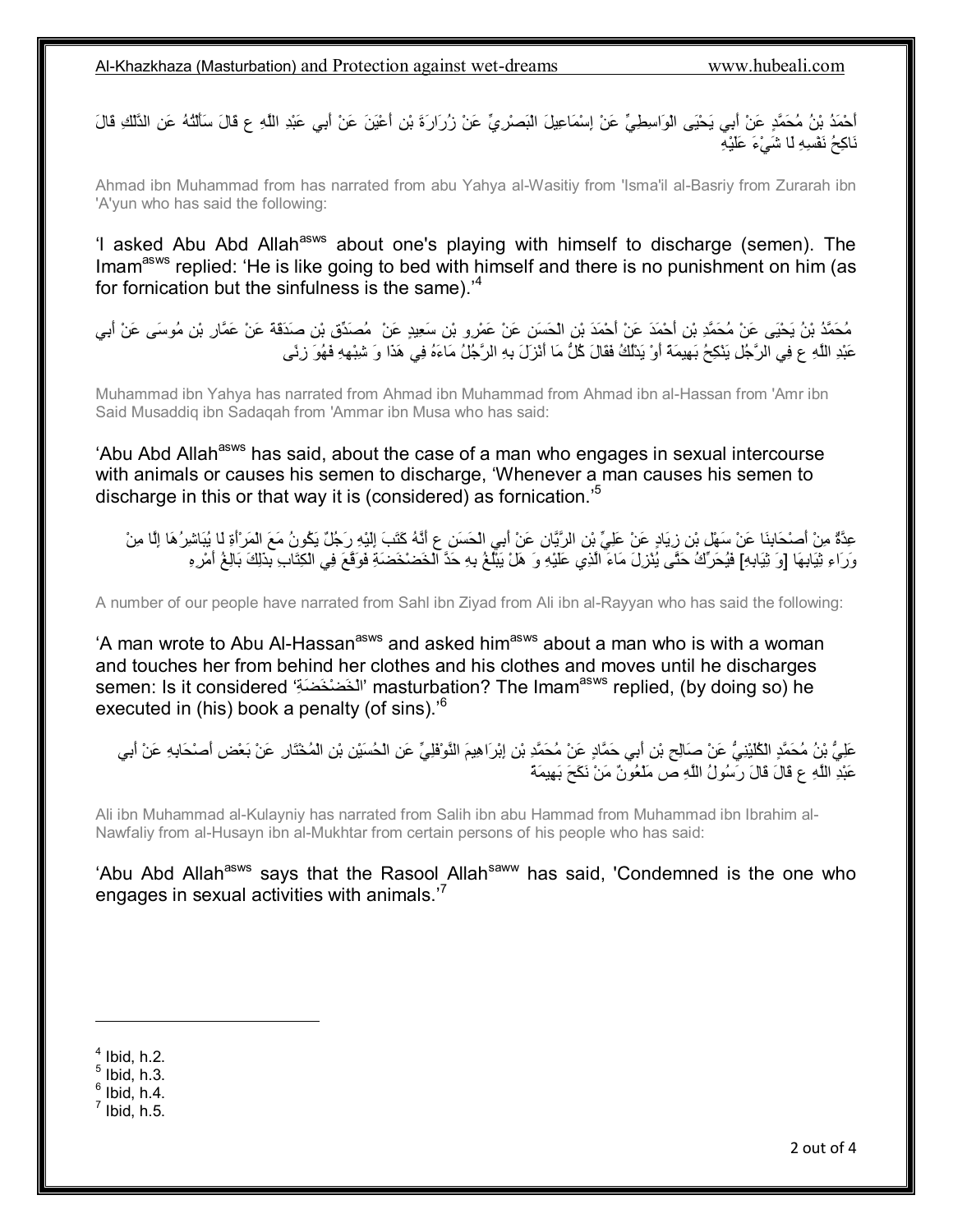## **Supplication before Sleeping and Against Wet-Dreams**

و قال الصادق (علیھ السلام): «من قرأھا لیلا أمن من الجنابة و الاحتلام، و أمن في تمام لیلھ إلى أن یصبح بإذن االله تعالى».

And Al Sadig<sup>asws</sup> said: 'The one who recites it (70) at night would be safe from the bed wetting (impurities) and wet dreams, and would be safe the whole night up to the morning, by the Permission of Allah<sup>azwj, 8</sup>

ابن بابویه: بإسناده، عن أبي بصیر، عن أبي عبد الله (علیه السلام)، قال: «من قرأ تبارك الذي بیده الملك في المكتوبة قبل أن ینـام، لم یزل في أمان االله حتى یصبح، و في أمانھ یوم القیامة حتى یدخل الجنة».

Ibn Babuwayh, by his chain, from Abu Baseer,

'Abu Abdullah<sup>asws</sup> has said: 'The one who recites **[67] Blessed is the One in Whose Hand** *is the Kingdom* (Surah Al-Mulk) in the Prescribed (Prayers) before he sleeps, he would never cease to be in the Protection of Allah<sup>azwj</sup> until the morning, and in His<sup>azwj</sup> Protection on the Day of Judgement until he enters the Paradise'.<sup>9</sup>

محمد بن یعقوب: عن عدة من أصـحابنا، عن سـهل بن زیـاد، و محمد بن یحیی، عن أحمد بن محمد بن عیسى جمیعا، عن ابن محبوب، عن جميل، عن سدير ، عن أبي جعفر (عليه السلام)، قال: «سورة الملك هي المانعة، تمنع من عذاب القبر ، و هي مكتوبـة في التوراة سورة الملك، [و] من قرأها في لیلته فُقد أكثر و أطاب و لم یكتب من الغافلین، و إني لأركع بها بعد العشاء الآخرة و أنـا جالس، و إن والدي (علیھ السلام) كان یقرؤھا في یومھ و لیلتھ.

Muhammad Bin Yaqoub, from a number of our companions, from Sahl Bin Ziyad, and Muhammad Bin Yahya, from Ahmad Bin Muhammad bin Isa altogether, from Ibn Mahboub, from Jameel, from Sudeyr, who has narrated the following:

'Abu Ja'far<sup>asws</sup> has said: 'Surah Al-Mulk (67), it is the Preventer, it Prevents from the Punishment of the grave. And Surah Al-Mulk, it is Written in the Torah. And the one who recites it during his night which has mostly past, and repents, and will never be written down as being from the oblivious ones. And lasive was kneeling by it after the last dinner, and lasive was seated, and that my<sup>asws</sup> father<sup>asws</sup> used to recite it during his<sup>asws</sup> day and his<sup>asws</sup> night.

و من قرأها، إذا دخل علیه في قبره ناكر و نكیر من قبل رجلیه قالت رجلاه لهما: لیس لكمـا إلـي من قبلـي سبیل، قد كـان هذا الـعبد یقوم علی، فیقرأ سورة الملك في كل یوم و لیلة فإذا أتیاه من قبل جوفه قال لهما: لیس لكمـا إلـي من قبلـي سبیل، قد كـان هذا الـعبد أوعاني في كل یوم و لیلة سورة الملك، و إذا أتیاه من قبل لسانه قال لهما: لیس لكما إلى من قبلي سبیل، قد كان هذا العبد یقرأ بـي في كل یوم و لیلة سورة الملك».

And the one who recites it, when there enter upon him Naakir and Nakeer (Two questioning Angels) from the side of his feet, his feet would say to the two of them, 'There is no way for the two of you towards me, for this is the servant who used to stand upon me, so he recited Surah Al-Mulk every day and night. So if they come to him from his middle side, it would say to the two of them, 'There is no way for the two of you towards me', for this is the servant

 $^8$  Tafseer Al Burhan – H 11054

1

<sup>9 (</sup>ٹواب الأعمال: 119.) Tafseer Al Burhan – H 10903